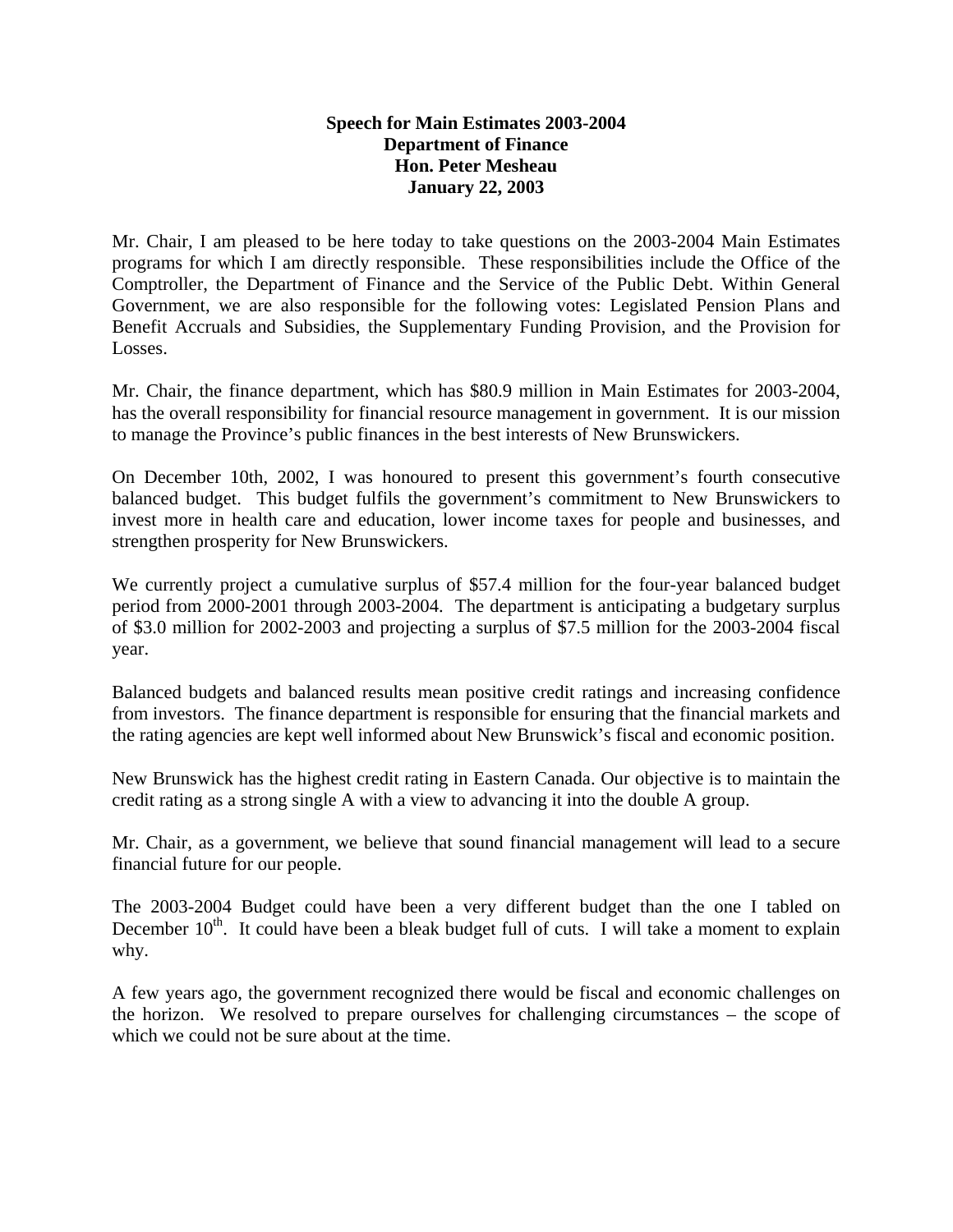As a result, we established a Fiscal Stabilization Fund. Stabilization funds are used in other provinces such as Manitoba and Saskatchewan. These "rainy day funds" are a well-established tool for prudent financial planning and management.

The principle behind such a fund is simple. In times of prosperity, do not spend everything at once because those dollars might be needed later in case of an economic downturn or extraordinary events. At such times, a stabilization fund can help sustain the provision of important services to people, such as health care and education.

Mr. Chair, during the past couple of years, we have experienced a combination of difficult circumstances mostly outside our direct control. I refer to the impacts of Nine-Eleven, slower world economic growth especially in our major trading partners, slower growing revenues, weakened financial markets and increased pension expenses.

However, the money in the Fiscal Stabilization Fund has provided New Brunswickers with the financial flexibility to continue investing in health care and education, as opposed to cutting back on these key priorities.

That is why the 2003-2004 budget is not full of cuts. Instead, it sets out record funding for health and senior care of \$1.88 billion and record funding of \$1.12 billion for education. It also offers capital spending of \$281.1 million.

As well, the budget sets out an additional \$54 million in income tax relief for people and businesses. Lowering income taxes for people and businesses will result in additional savings and strengthen prosperity.

As a result of measures taken by this government since taking office, New Brunswickers will benefit from provincial personal income tax savings of \$130 million in 2003-2004. It means a one wage-earner family with income of \$25,000 will now pay \$519 less in New Brunswick personal income taxes in 2003 than in 1999, a reduction of over 47 per cent from the 1999 level. Cumulative provincial personal income tax savings total \$360 million over the 2000-2001 to 2003-2004 period.

Effective January  $1<sup>st</sup>$ , 2003, New Brunswick's Low-Income Tax Reduction has been enhanced so that all single tax filers with income up to \$12,500 will no longer pay provincial personal income tax. As a result, New Brunswickers who earn income from a full-time job at the current minimum wage and families earning up to \$20,000 will no longer pay any provincial income tax.

This will remove a further 15,000 tax filers from paying provincial income tax for the 2003 taxation year and beyond. In total, more than 40,000 New Brunswickers will not have to pay any provincial personal income tax in 2003 compared to the 1999 tax structure.

The New Brunswick tax-free income level has increased from \$6,794 in 1999 to \$12,500 in 2003, an increase of 84 per cent. With this measure, New Brunswick's tax-free income level is now second only to Alberta.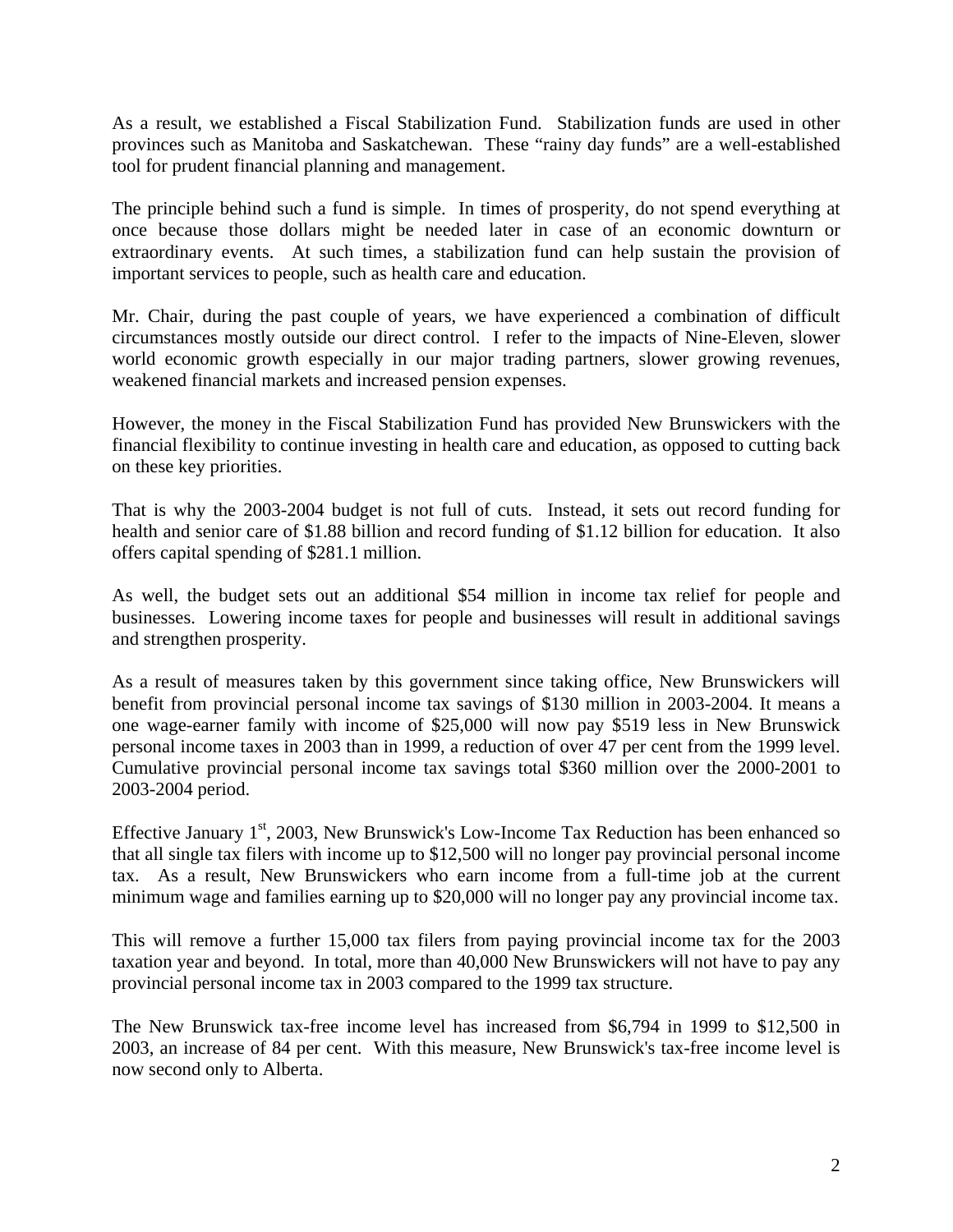Mr. Chair, I would now like to review the measures in the budget that will help small businesses.

The 2003-2004 budget provides two strategic income tax incentives that will help increase the competitiveness and prosperity of New Brunswick. These measures will help build innovation in New Brunswick and encourage investment in small businesses.

New Brunswick's Research and Development (R&D) tax credit will be enhanced from 10 per cent to 15 per cent of eligible expenditures incurred on or after January  $1<sup>st</sup>$ , 2003. It will be made fully refundable. A fully refundable credit will benefit a New Brunswick company with eligible R&D expenditures even if the company is not in a taxable position.

This initiative will encourage New Brunswick companies to build their innovative capacity and invest in new research and development right here at home. In particular, it will benefit small start-up businesses making R&D expenditures.

It will result in New Brunswick having one of the most competitive R&D tax credits in Canada.

The government will also introduce a new Small Business Investor Tax Credit, which will provide a 30 per cent non-refundable personal income tax credit of up to \$15,000 per year on eligible investments by New Brunswickers.

It will be limited to investments in Canadian-controlled private corporations having assets of \$25 million or less. The credit will be applied against provincial personal income tax otherwise payable.

The Small Business Investor Tax Credit will encourage investment by New Brunswick residents in New Brunswick small businesses, thereby providing an important new source of capital. It will help match New Brunswick entrepreneurs with New Brunswick investors.

Most small businesses in New Brunswick will be eligible to benefit from this new credit. This measure will help generate millions of dollars in new small business investment in the province.

Mr. Chair, I would also like to remind New Brunswickers that the small business corporate income tax rate was reduced to three per cent on January 1st, 2003. It continues to be the lowest rate in Canada. The income threshold eligible for the small business corporate income tax rate has also been increased to \$400,000.

New Brunswick's general corporate income tax rate was reduced on January 1st, 2003 to 13 per cent. This is the third lowest rate in Canada.

As a result of initiatives taken by this government, New Brunswick businesses will realize savings of \$65 million in corporate income taxes in 2003-2004, and will benefit from cumulative savings of an estimated \$122 million over the four-year period.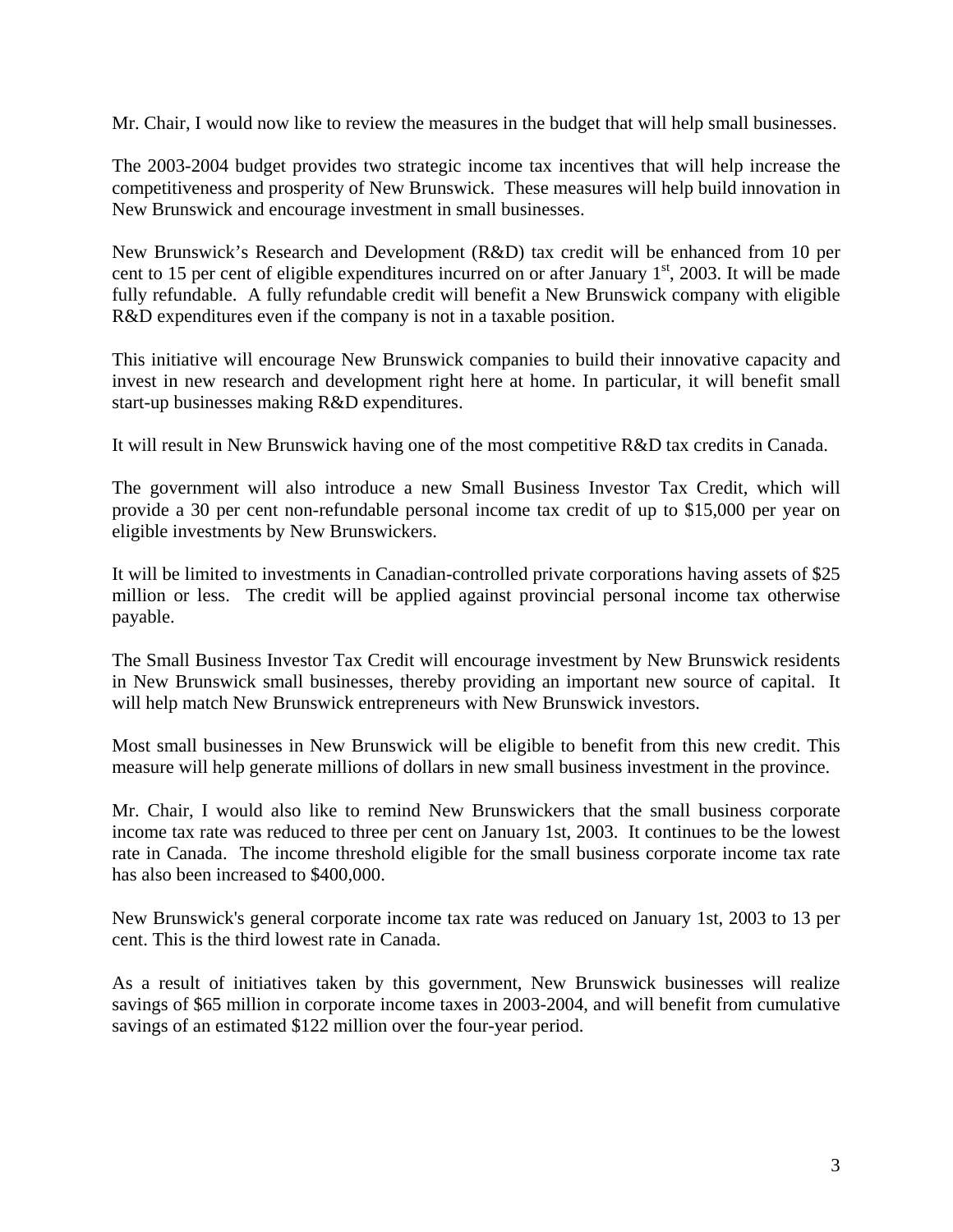Still on the topic of taxes, the government will also introduce this session the *Taxpayers' Protection Act.* It will fulfil a promise made in *New Vision/New Brunswick*. The act will require voter approval for certain tax increases and for the creation of new taxes.

Mr. Chair, as much as I like to discuss tax competitiveness, I would be remiss in not highlighting other areas of the finance department's mandate.

For example, the department is responsible for lottery and gaming policy in New Brunswick. The transition to a new operating model for the video lottery program has gone well. Because of the efficiencies gained with the new video lottery delivery model and strong traditional lottery sales, we are estimating overall growth in lottery revenues.

The revenue from lotteries is invested in priorities of New Brunswickers, such as health care, education and other essential programs. One example will be an awareness campaign by the Department of Health and Wellness. The campaign will inform New Brunswickers about the toll-free gambling hotline and the province-wide treatment and counselling services for people who have addictions.

I am also pleased to report that the Atlantic Lottery Corporation will shortly bring to New Brunswick a comprehensive retailer training program. The program will provide both video lottery and lottery ticket retailers with information about responsible gaming, including how to detect problem gambling behaviours and what to do.

This is an initiative that will go a long way to helping establish a responsible gaming program. I support it wholeheartedly, Mr. Chair. I hope to report to the House later this session on the success of the program.

Mr. Chair, the department is also working hard on the important issue of municipal finances.

Last fall, we announced that the 103 municipalities would receive \$67 million through the unconditional grant program for the 2003 calendar year, the same level of funding as in 2002. Most municipal associations supported the grant freeze but, understandably, they are anxious to have the funding issue resolved.

The finance department is involved in two tasks on this challenging file. One task is to take part in a provincial-municipal working group examining funding arrangements – reform of the unconditional grant system. The other is to assist in reviewing the cost of provincially provided local services in unincorporated areas.

These two committees have made progress. Their work is ongoing at this time. The issue is complex. We want the groups to take the time they need to do it right. We want them to be thorough and creative and to make the best possible recommendations.

Once their work is complete, the two reports will be reviewed, considered and responded to by government, along with the report produced by the Select Committee on Local Governance.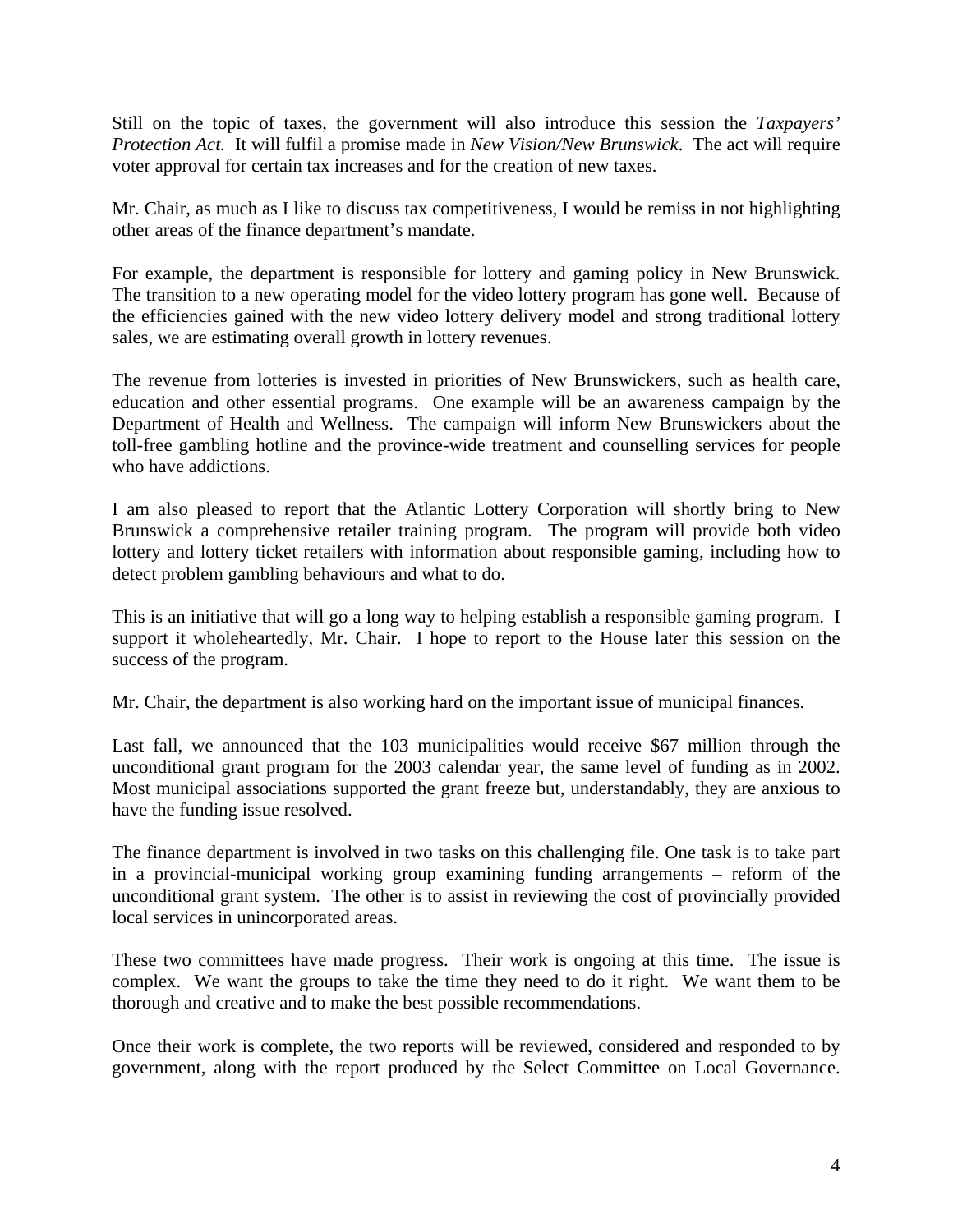These issues are inextricably entwined and must be considered in tandem. In this way, viable solutions for the future will be brought forward.

Mr. Chair, the Department of Finance also has a significant role to play in the commercialization of NB Power and the search for equity participation in the refurbishment projects at Coleson Cove and Point Lepreau.

The decisions this government has made regarding NB Power help to address a major financial concern: minimizing financial risk to taxpayers while maintaining affordable and fair electricity rates to ratepayers.

By retaining ownership of NB Power, changing its structure, inviting private sector equity participation in the major generation projects, and ensuring the utility operates on a more commercial and financially-sustainable basis, this government has taken great strides in reducing financial risk to the taxpayers and the ratepayers of the province.

This approach flows quite logically from the analysis and recommendations in recent reports on the future of N.B. Power, and from the plan we set out in the Energy Policy. It is also firmly rooted in our commitment to maintaining the financial health of the province. The work on this very important file continues.

On another matter, Mr. Chair, the finance department is proactive in its commitment to create a business climate that is free of unnecessary rules, regulations and red tape. We are committed to effective and efficient service for New Brunswickers.

The government as a whole has made significant progress in implementing recommendations identified by New Brunswickers in the Red Tape Reduction Committee Report.

In this department, we continue to work on a review of the fee policy and will bring a finalized policy to government for consideration. We amended the *Real Property Transfer Tax Act* to exempt from the payment of the tax a person who transfers real property to a corporation that is beneficially-owned by himself or herself.

We also brought in amendments to the *Revenue Administration Act*, the *Financial Corporation Capital Tax Act*, and the *Tobacco Tax Act.* This will require business owners to retain their records for a period of time that is consistent with federal requirements, or a shorter period under certain conditions.

We complied with another recommendation – to table a capital budget prior to the start of the construction season. In December, we brought down a capital budget for 2003-2004, which includes gross capital spending of \$281.1 million. This is an increase of \$25.5 million, or 10 per cent, over 2002-2003 revised spending. The budget for the Department of Transportation is up 17 per cent from 2002-2003, which is good news for road construction and road repairs.

Positive news is also contained in the estimates of the Department of Supply and Services as well as the estimates for the Education and the Health and Wellness departments. Capital spending